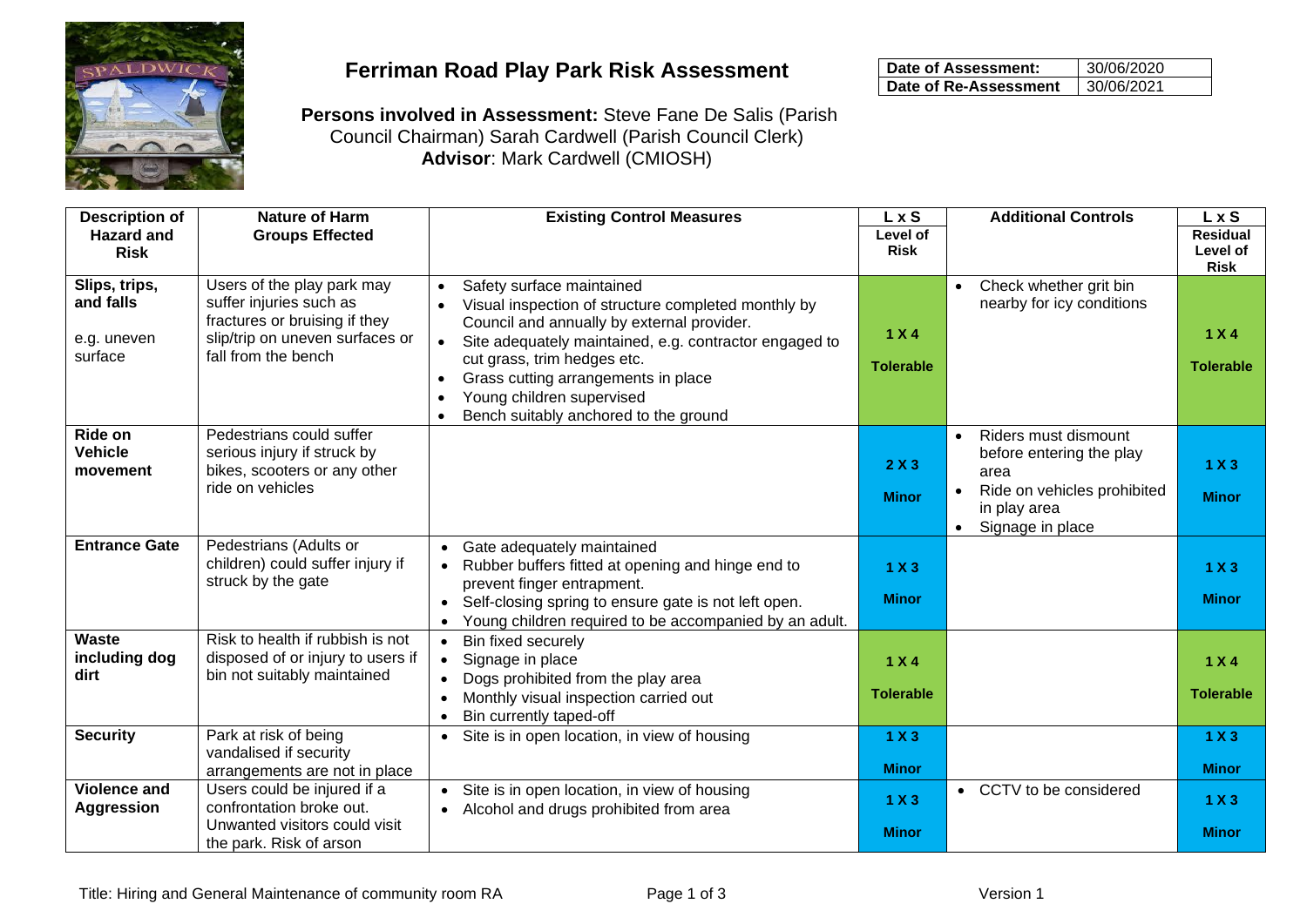| <b>Equipment to</b><br>include:<br><b>Spring Cat</b><br><b>Cradle Swing</b><br><b>Flat Swing</b><br><b>Seesaw</b><br>Climbing<br><b>Frame</b> | Personal injury Risk to third<br>party, property, or individuals<br>Entrapment or falling off<br>equipment and severely<br>injuring themselves | • Equipment maintained annually by external company<br>Monthly visual inspections carried out by council<br>Chairman<br>Equipment in good condition.<br>$\bullet$<br>Set in grass and safety surface for soft landing<br>Young children to be accompanied by adult.<br>$\bullet$                                                                                                                                                                                                                                                                                                                                                                                                                                                                                                                                                                                                                                                                                                                          | 1 X 5<br><b>Tolerable</b> |                                                                                                                                                        | 1 X 5<br><b>Tolerable</b> |
|-----------------------------------------------------------------------------------------------------------------------------------------------|------------------------------------------------------------------------------------------------------------------------------------------------|-----------------------------------------------------------------------------------------------------------------------------------------------------------------------------------------------------------------------------------------------------------------------------------------------------------------------------------------------------------------------------------------------------------------------------------------------------------------------------------------------------------------------------------------------------------------------------------------------------------------------------------------------------------------------------------------------------------------------------------------------------------------------------------------------------------------------------------------------------------------------------------------------------------------------------------------------------------------------------------------------------------|---------------------------|--------------------------------------------------------------------------------------------------------------------------------------------------------|---------------------------|
| Covid-19                                                                                                                                      | All users could be exposed to<br>Covid-19 which could<br>potentially be fatal                                                                  | Guidance taken from government and PHE<br>Young children to be accompanied by an adult<br>Social distancing must be observed at all times<br>$\bullet$<br>Signage in place<br>$\bullet$<br>Responsible adults advised to use anti-bac on theirs<br>and child's hands after touching surfaces<br><b>Cleaning</b><br>Parents, Guardians and users of the equipment<br>encouraged to clean the equipment before and after use by<br>way of signage on gate.<br><b>Social Distancing</b><br>Sign to remind people of Social Distancing (2m) as<br>recommended by the Public Health Agency<br>https://www.gov.uk/government/publications/covid-19-<br>guidance-on-social-distancing-and-for-vulnerable-people<br>- Reducing the maximum number of people to 12 in the<br>park.<br>Signage<br>Reminder regarding staying at home if you have any<br>symptoms, socially distancing & hand washing.<br><b>Refuse</b><br>Bin taped off currently -people to take rubbish home and<br>recommended no eating on site | 1 X 5<br><b>Tolerable</b> |                                                                                                                                                        | 1 X 5<br><b>Tolerable</b> |
| <b>Contractors</b>                                                                                                                            | Contractors could be injured if<br>working with unknown risks or<br>in an unsafe manner during<br>maintenance works                            | • Go on recommendations                                                                                                                                                                                                                                                                                                                                                                                                                                                                                                                                                                                                                                                                                                                                                                                                                                                                                                                                                                                   | 3 X 4<br><b>Moderate</b>  | • Check and approve<br>contractors RAMS and<br>competencies prior to works<br>starting<br>• Check relevant insurances<br>are in place before using the | 1 X 4<br><b>Tolerable</b> |